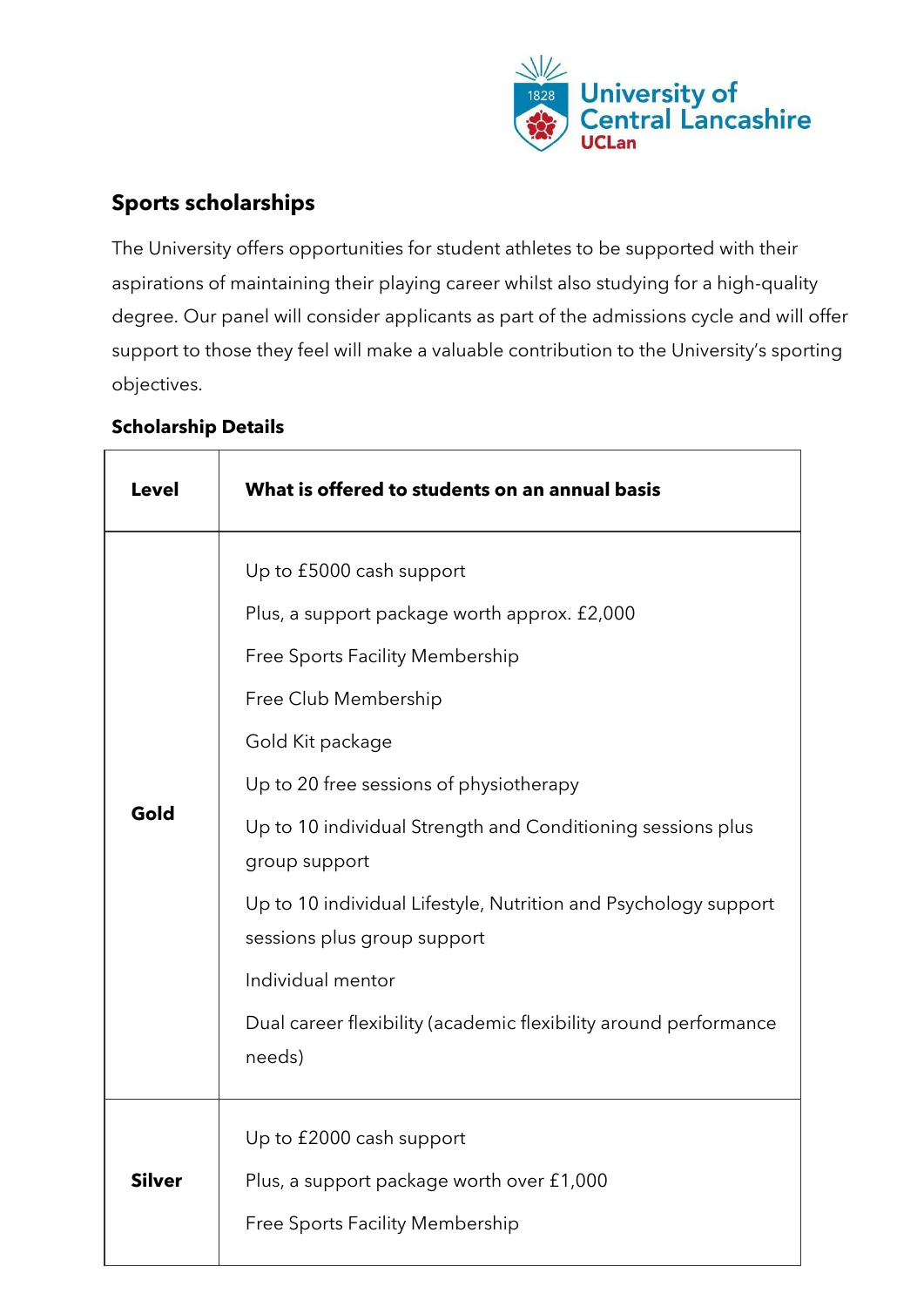

|               | Free Club Membership                                                        |
|---------------|-----------------------------------------------------------------------------|
|               | Silver Kit package                                                          |
|               | Up to 15 free sessions of physiotherapy                                     |
|               | Up to 5 individual Strength and Conditioning sessions plus<br>group support |
|               | Group Lifestyle, Nutrition and Psychology support sessions                  |
|               | Dual career flexibility (academic flexibility around performance<br>needs)  |
|               | Up to £500 cash support                                                     |
|               | Plus, a support package worth approx. £750                                  |
|               | Free Sports Facility Membership                                             |
|               | Free Club Membership                                                        |
| <b>Bronze</b> | Bronze Kit package                                                          |
|               | Up to 10 free sessions of physiotherapy                                     |
|               | Group Strength and Conditioning sessions                                    |
|               | Group Lifestyle, Nutrition and Psychology support sessions                  |
|               | Dual career flexibility (academic flexibility around performance<br>needs)  |
|               |                                                                             |

#### **Talented individuals:**

We invite applications from talented individuals who are competing at a high level within their sport, as long as it is a British Universities and Colleges Sport (BUCS) sport [BUCS Sports](https://www.bucs.org.uk/compete/sports.html) or para sport [BUCS Para Sport](https://www.bucs.org.uk/compete/sports/para-sport.html) (i.e. a sport at which Universities compete). The criteria upon which these scholarships are considered are below:

All applicants are required to evidence how they meet the following criteria (on a separate form) – these criteria are primarily UK-based and are indicative of the levels rather than being definitive due to variations by sport. It is not expected that players will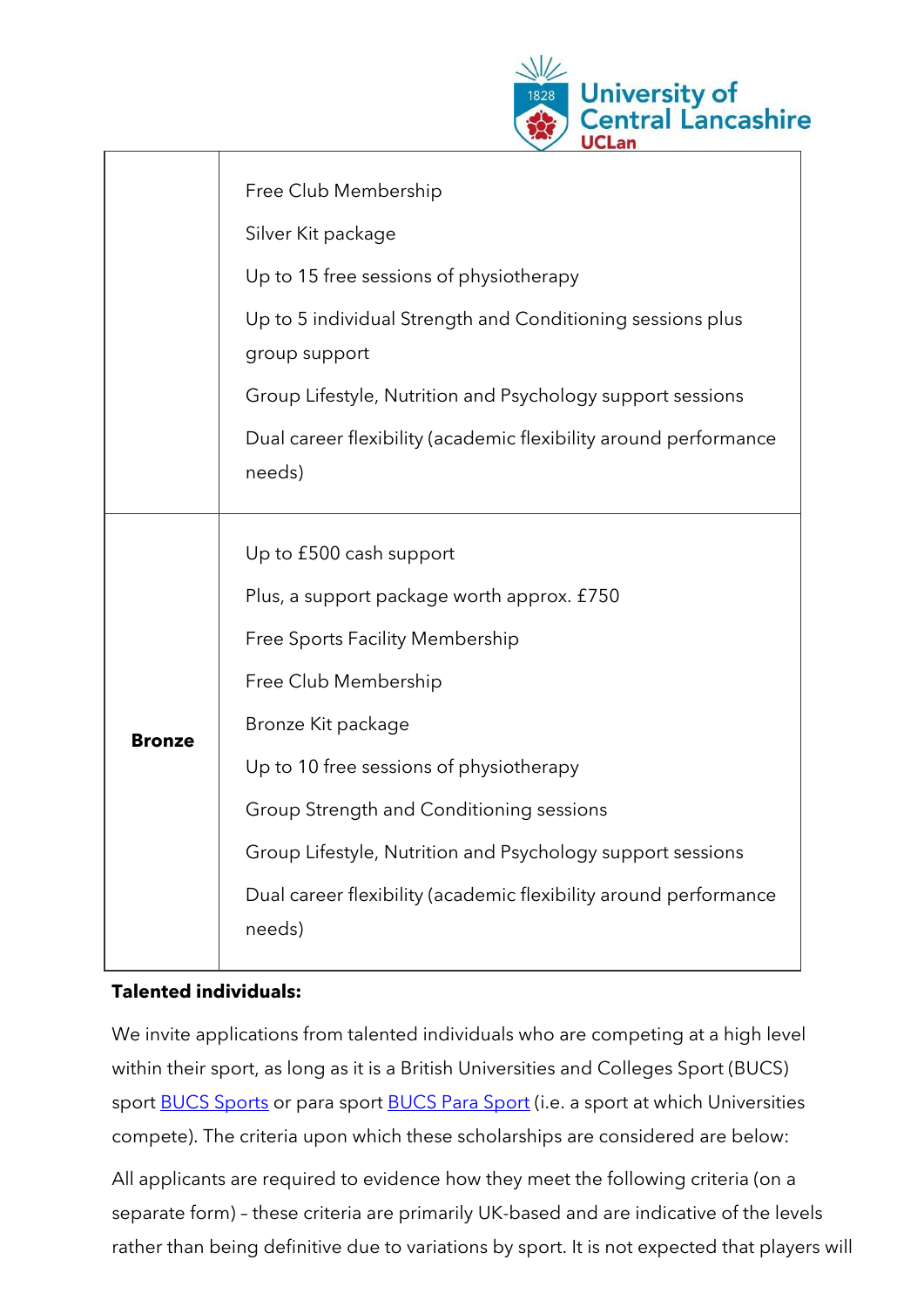

necessarily meet all the criteria at any one level. Therefore, it is important that players use evidence in support of their application to indicate their 'level' of current performance. Please note this year evidence of performance levels will be judged over the last 2-year period rather than the standard 12 months due to the COVID-19 pandemic.

### **BUCS Sports Criteria:**

| Level         | <b>Criteria</b>                                                                                                                                                                                                                                                                                                                                                                                                                                                                                                                                                                                                                                                                                                                                                           |
|---------------|---------------------------------------------------------------------------------------------------------------------------------------------------------------------------------------------------------------------------------------------------------------------------------------------------------------------------------------------------------------------------------------------------------------------------------------------------------------------------------------------------------------------------------------------------------------------------------------------------------------------------------------------------------------------------------------------------------------------------------------------------------------------------|
| Gold          | Currently representing your chosen sport on an international or<br>national basis (for example, with Great Britain or England), at either<br>senior or junior level. Representation would need to be for England<br>or a nation of an equivalent standard, or above, in terms of sport<br>world rankings.<br>Current first-team player at an elite club (not barred to play for the<br>University by professional contract).<br>Ranked individually in the top 10 nationally by your National<br>Governing Body of sport.<br>An athlete on a recognised NGB Talent pathway or attending a<br>National Academy.<br>A current TASS athlete (Red/White).<br>Personal best (within the last 2 years) would have the potential to<br>medal in the championship final for BUCS. |
| <b>Silver</b> | Current regional representation at senior or junior level (for<br>example, North England).<br>Ranked individually in the top 25 nationally in your given BUCS<br>sport/para sport.<br>An athlete playing senior level for a first team in a national/regional<br>high performing team/club (not barred by contract from playing for                                                                                                                                                                                                                                                                                                                                                                                                                                       |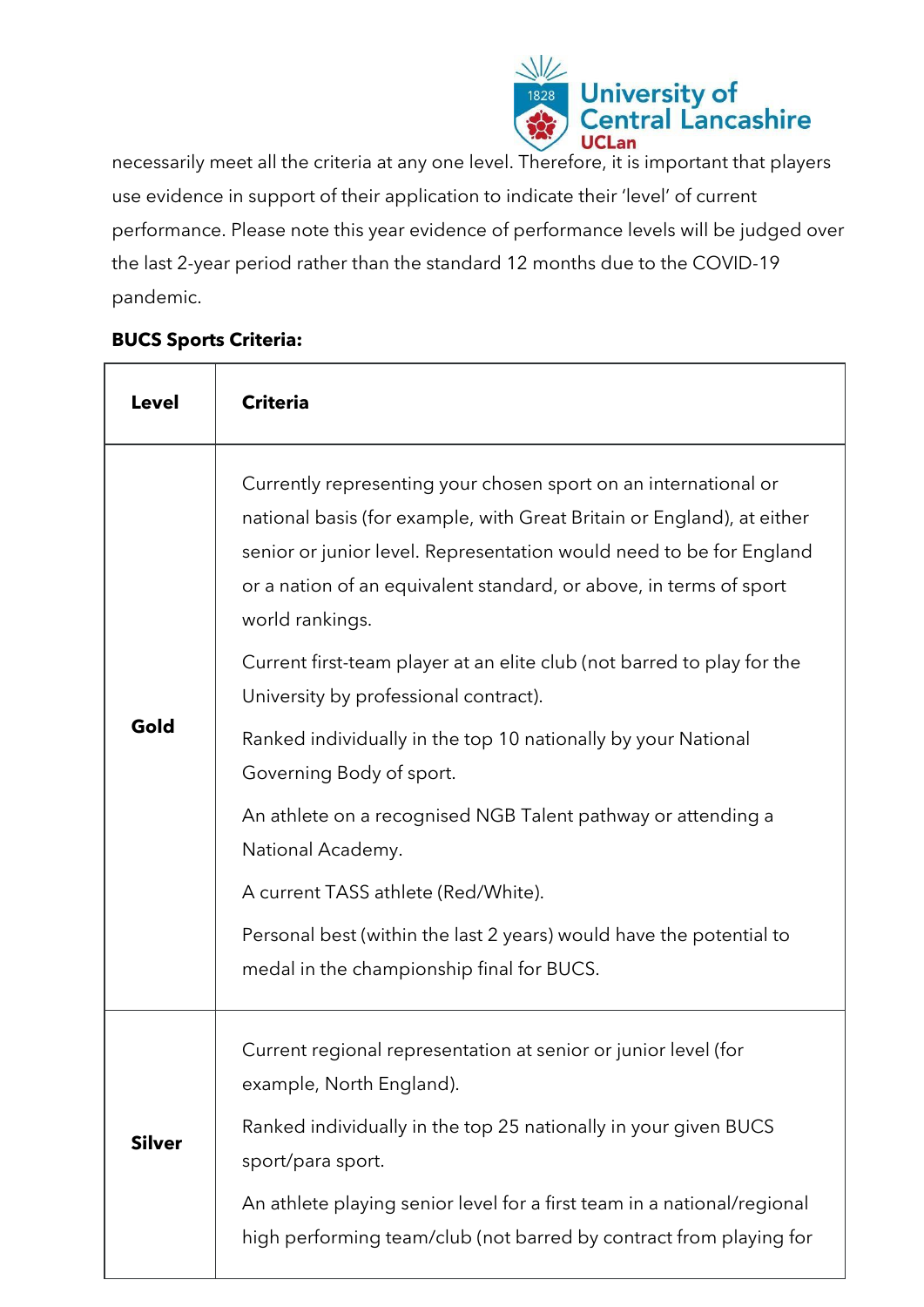

|               | the University).                                                                                                                                          |
|---------------|-----------------------------------------------------------------------------------------------------------------------------------------------------------|
|               | An athlete on a recognised NGB Talent pathway.                                                                                                            |
|               | A current TASS athlete (white/blue).                                                                                                                      |
|               | Personal best (within the last 2 years) would have the potential to<br>qualify for the championship finals for BUCS.                                      |
|               | Current County/regional representation at senior or junior level (for<br>example, Northwest).                                                             |
| <b>Bronze</b> | Current professional club academy or age group player (for<br>example, Under 21s).                                                                        |
|               | The ability to make a significant contribution to performance sport at<br>UCLan (i.e. contributing to team or individual success in BUCS<br>competition). |

### **Focal Sports:**

- **Basketball**
- **Netball**
- Rugby League
- Table Tennis
- Women's Football
- Golf

The University has six focal sports and although we do invite scholarship applications in any BUCS sport or para sport, we prioritise our scholarships for our focal sports and the criteria upon which these are considered are in the table below:

All applicants are required to evidence how they meet the following criteria (on a separate form) – these criteria are primarily UK-based and are indicative of the levels rather than being definitive; it is not expected that players will necessarily meet all the criteria at any one level. Therefore, it is important that players use evidence in support of their application to indicate their 'level' of current performance. Please note, as above,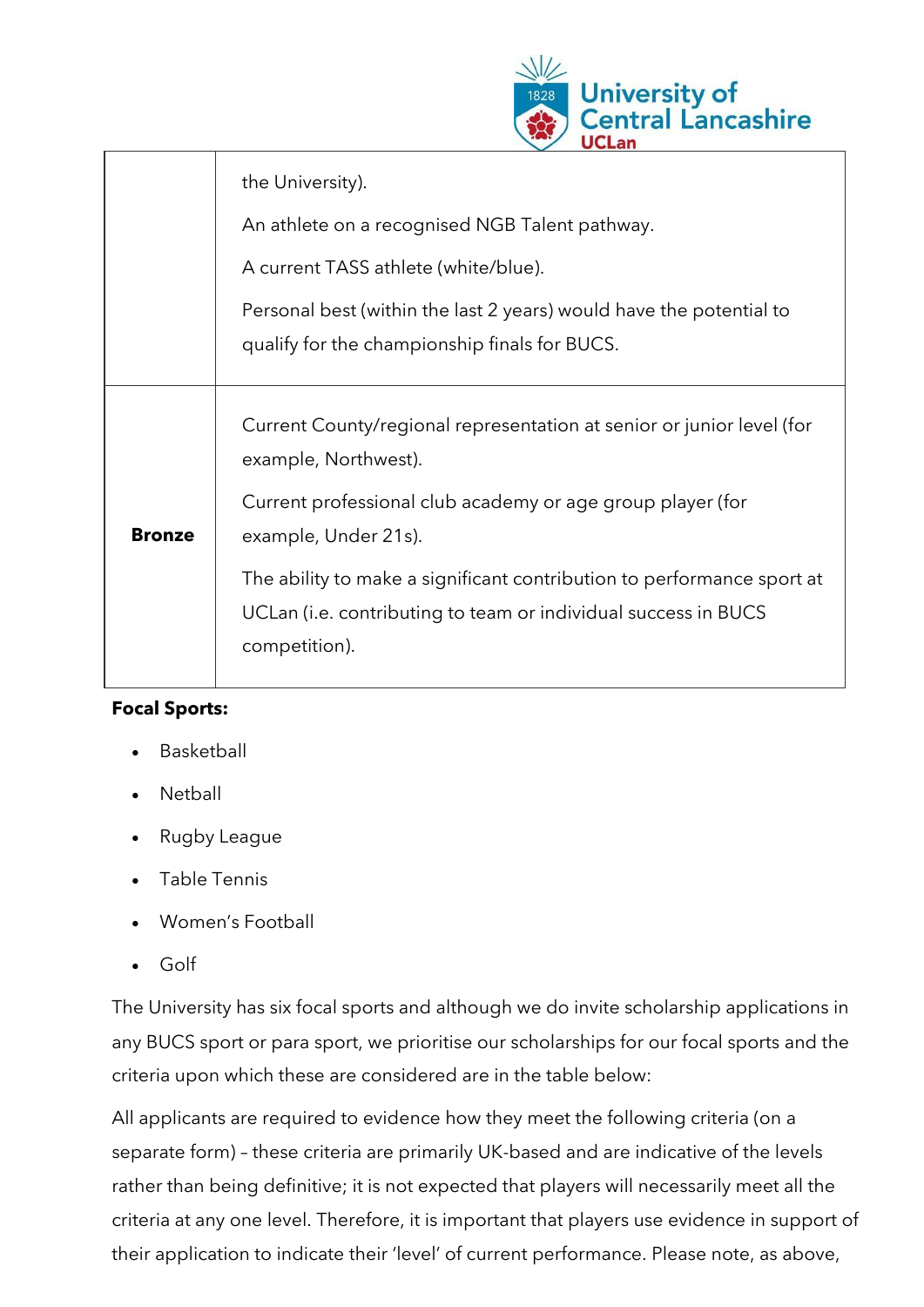

this year evidence of performance levels will be judged over the last 2-year period rather than the standard 12 months due to the COVID-19 pandemic

#### **Focal Sports Criteria:**

| <b>Basketball (Men's and Women's)</b> |                                                                                                                                                                                                                                                                                                                                                                                                                                                                                           |
|---------------------------------------|-------------------------------------------------------------------------------------------------------------------------------------------------------------------------------------------------------------------------------------------------------------------------------------------------------------------------------------------------------------------------------------------------------------------------------------------------------------------------------------------|
| <b>Level</b>                          | <b>Criteria</b>                                                                                                                                                                                                                                                                                                                                                                                                                                                                           |
| Gold                                  | Experience of representing Country at international level.<br>Representation would need to be for England or a nation of an<br>equivalent standard, or above, in terms of world sport rankings.<br>Proven playing experience as an undergraduate at an International<br>College or University Level (NCAA/CCAA/USport).<br>Substantial experience playing at men's / women's national league,<br>WBBL, BBL, or equivalent overseas experience, making a significant<br>impact to the team |
|                                       | Experience of EABL (Elite Academy Basketball League) or the ABL<br>(Academy Basketball League) and WEABL (Women's Elite Academy<br>Basketball League).                                                                                                                                                                                                                                                                                                                                    |
|                                       | Experience of junior U16 and U18 national league competition,<br>making a significant impact to the team.                                                                                                                                                                                                                                                                                                                                                                                 |
|                                       | Ability to dominate play at BUCS A1 standard or above.<br>A current TASS athlete (Red/White)                                                                                                                                                                                                                                                                                                                                                                                              |
| <b>Silver</b>                         | Experience playing at men's / women's national league, WBBL, BBL,<br>or equivalent overseas experience, making a demonstrable impact<br>to the team<br>Experience of EABL (Elite Academy Basketball League) or the ABL                                                                                                                                                                                                                                                                    |
|                                       |                                                                                                                                                                                                                                                                                                                                                                                                                                                                                           |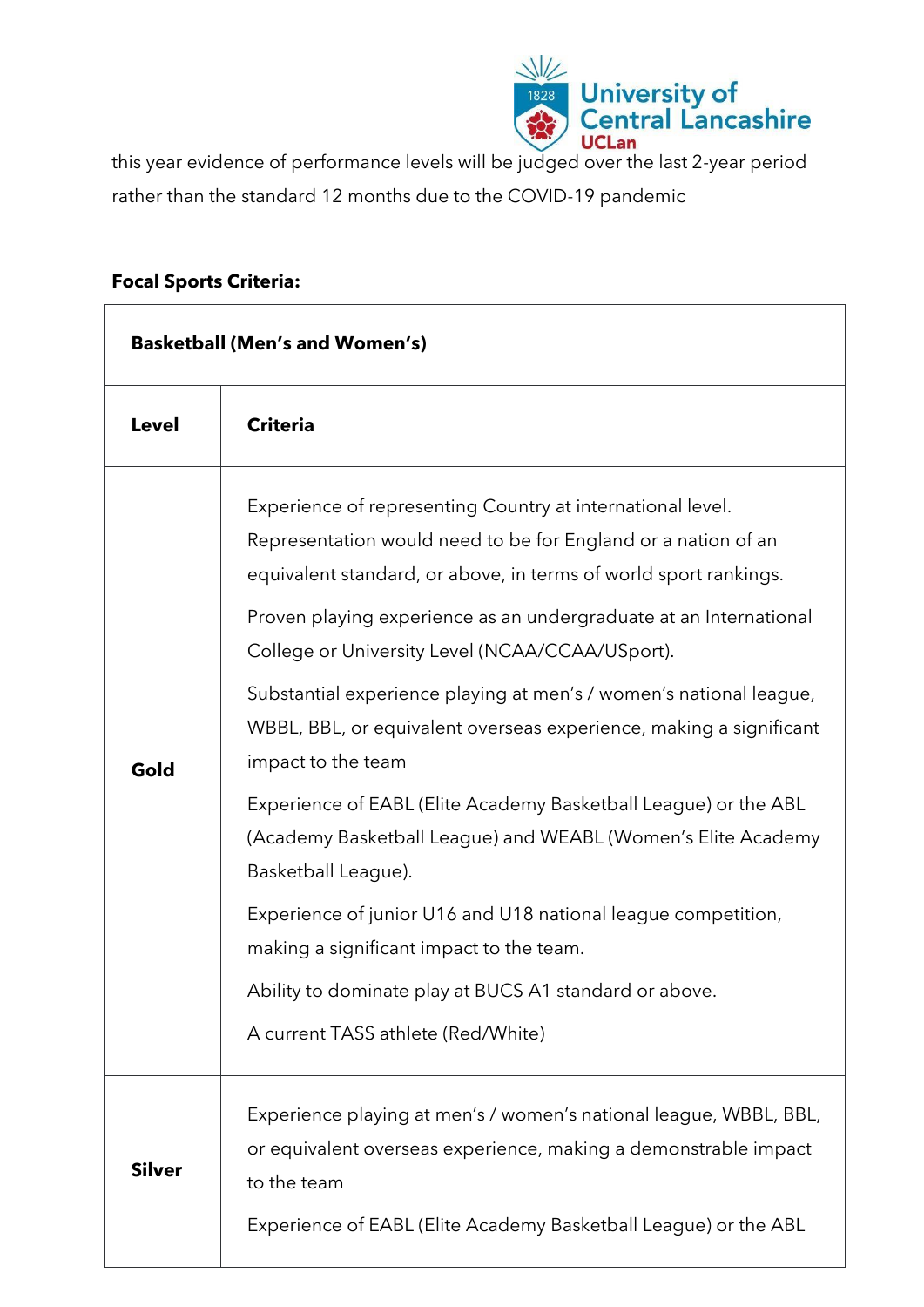

|               | (Academy Basketball League) and WEABL (Women's Elite Academy<br>Basketball League).                                                                                                                                                                                                                                              |
|---------------|----------------------------------------------------------------------------------------------------------------------------------------------------------------------------------------------------------------------------------------------------------------------------------------------------------------------------------|
|               | Experience of junior U16 and U18 national league competition,<br>having a demonstrable impact on the team.                                                                                                                                                                                                                       |
|               | Ability to excel at BUCS A1 standard or above.                                                                                                                                                                                                                                                                                   |
|               | A current TASS athlete (White/Blue)                                                                                                                                                                                                                                                                                              |
| <b>Bronze</b> | Experience playing at men's / women's national league, WBBL, BBL,<br>or equivalent overseas experience.<br>Experience of EABL (Elite Academy Basketball League) or the ABL<br>(Academy Basketball League)<br>Experience of junior U16 and U18 national league competition.<br>Potential to perform at BUCS A1 standard or above. |

| <b>Golf (Men's and Women's)</b> |                                                                                                                                                                                                                                                                                                                                                                                                 |
|---------------------------------|-------------------------------------------------------------------------------------------------------------------------------------------------------------------------------------------------------------------------------------------------------------------------------------------------------------------------------------------------------------------------------------------------|
| <b>Level</b>                    | Criteria                                                                                                                                                                                                                                                                                                                                                                                        |
| Gold                            | Experience of representing Country at international level<br>(U18/Seniors). Representation would need to be for England or a<br>nation of an equivalent standard, or above, in terms of world sport<br>rankings.<br>World Amateur Golf Ranking (WAGR) - Male 3999 or lower<br>World Amateur Golf Ranking (WAGR) - Female 1999 or lower<br>Ability to dominate play at BUCS A1 standard or above |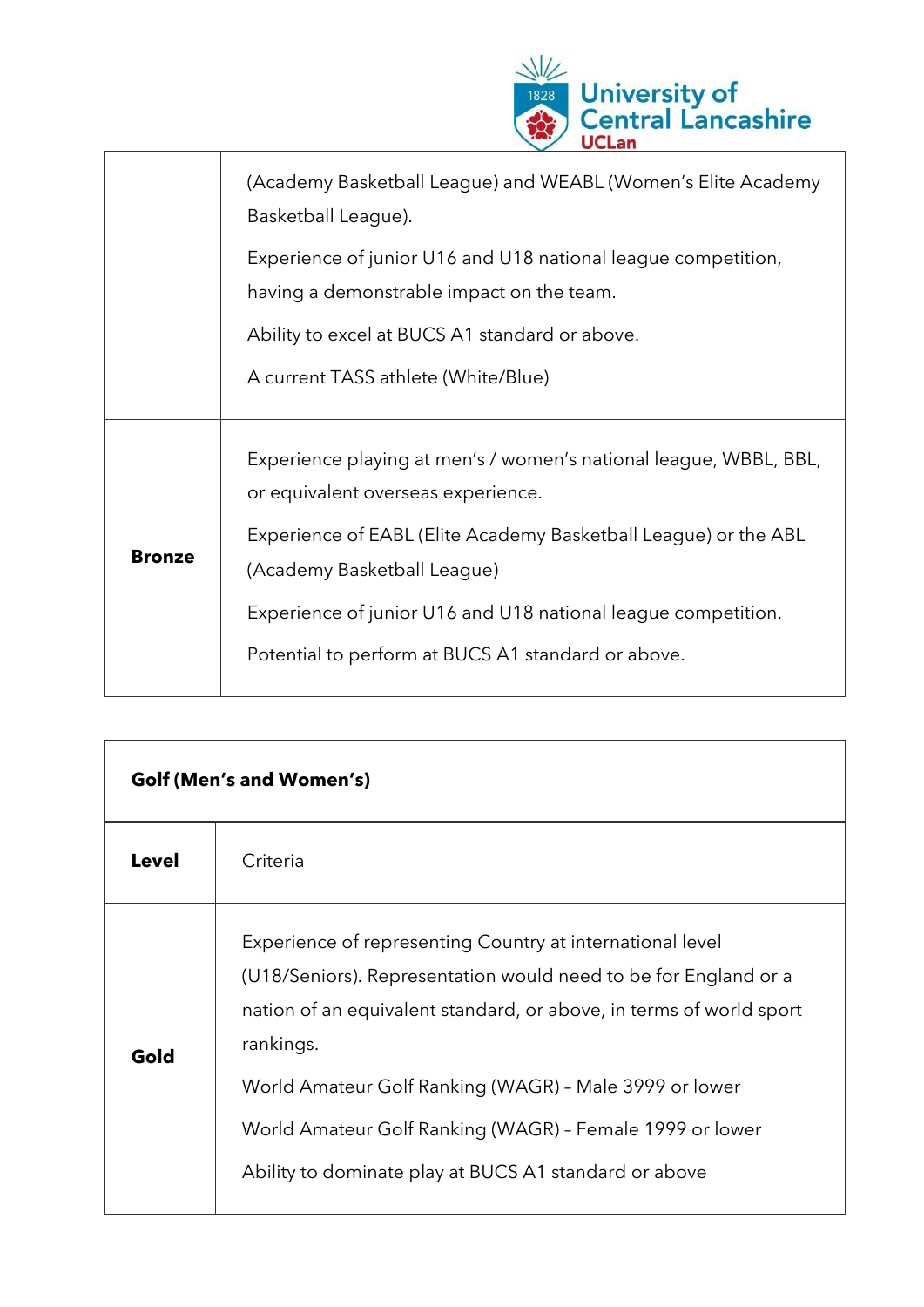

| <b>Silver</b> | Experience of representing Country at international level<br>(U18/Seniors). Representation would need to be for England or a<br>nation of an equivalent standard, or above, in terms of world sport<br>rankings.<br>World Amateur Golf Ranking (WAGR) - Male 6499 or lower<br>World Amateur Golf Ranking (WAGR) - Female 3499 or lower<br>Ability to excel at BUCS A1 standard or above |
|---------------|-----------------------------------------------------------------------------------------------------------------------------------------------------------------------------------------------------------------------------------------------------------------------------------------------------------------------------------------------------------------------------------------|
| <b>Bronze</b> | Experience of competing in national level competitions: County<br>Championships and National Youth Championships.<br>Potential to perform at BUCS A1 standard or above                                                                                                                                                                                                                  |

| <b>Netball</b> |                                                                                                                                                                                                                                                                                                                                                                                                                                                                                                                                                |
|----------------|------------------------------------------------------------------------------------------------------------------------------------------------------------------------------------------------------------------------------------------------------------------------------------------------------------------------------------------------------------------------------------------------------------------------------------------------------------------------------------------------------------------------------------------------|
| <b>Level</b>   | <b>Criteria</b>                                                                                                                                                                                                                                                                                                                                                                                                                                                                                                                                |
| Gold           | Experience of representing Country at international level<br>(U19/U21/Seniors). Representation would need to be for England or<br>a nation of an equivalent standard, or above, in terms of world sport<br>rankings.<br>Substantial experience in playing in the Vitality Netball Super League<br>Squad, or a named training partner.<br>Identified as part of the National Futures/Academy<br>National Premier League 1 regular starter, making a significant<br>impact to the team.<br>Ability to dominate play at BUCS A1 standard or above |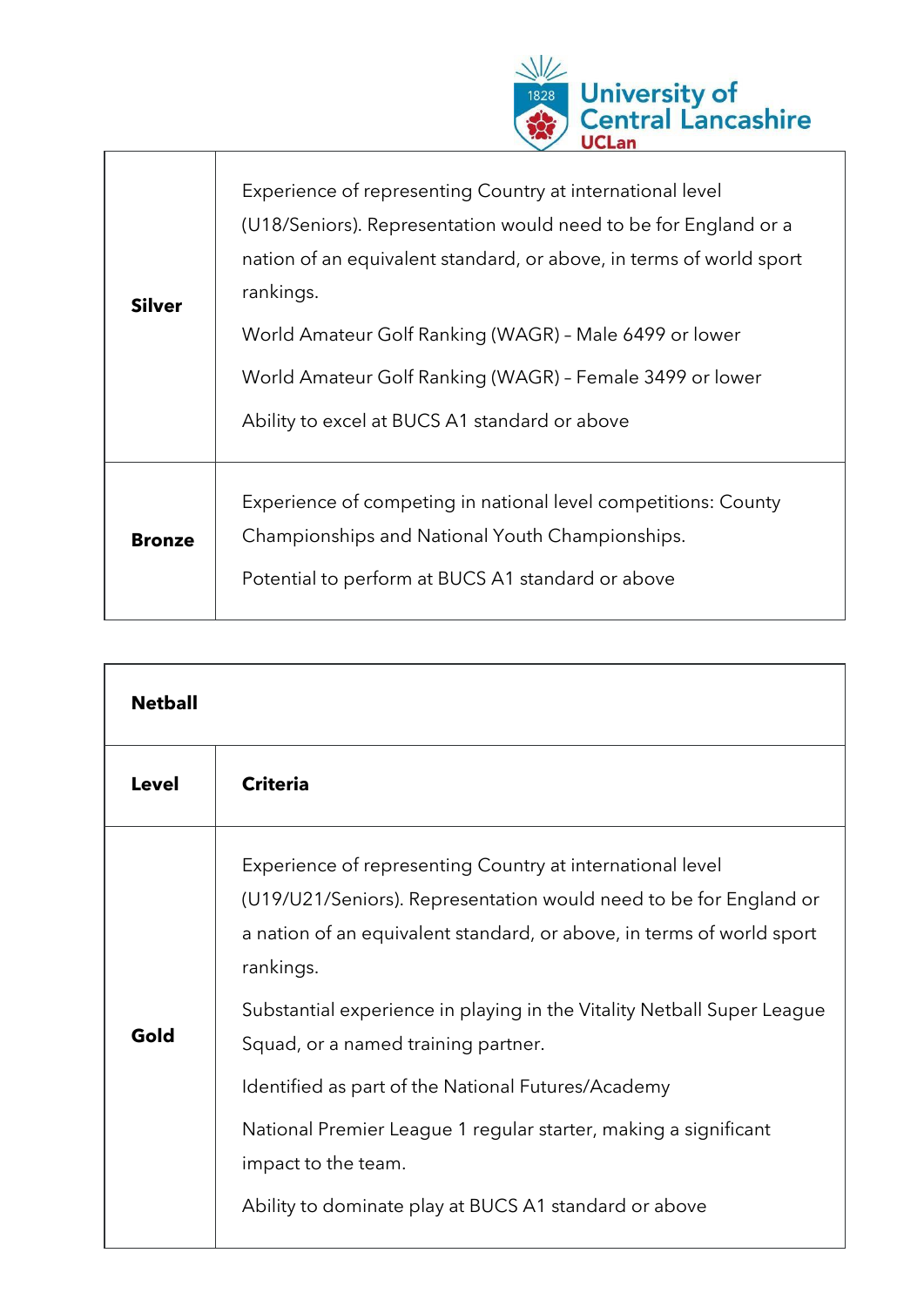

|               | A current TASS athlete (Red/White)                                                                                                                                                                                                                                                                                                                               |
|---------------|------------------------------------------------------------------------------------------------------------------------------------------------------------------------------------------------------------------------------------------------------------------------------------------------------------------------------------------------------------------|
| <b>Silver</b> | Regional Prem League regular starter and making a demonstrable<br>impact to the team<br><b>Experience of National Premier League 3/2</b><br>Playing in the Vitality Netball Super League Franchise U19/U21<br>Vitality Netball Super League Associate training partners.<br>Ability to excel at BUCS A1 standard or above<br>A current TASS athlete (White/Blue) |
| <b>Bronze</b> | Be a regular starter for the Regional Championship League 1<br>Compete in the Regional Premiership League<br>To be selected for the AOC national squads, with playing<br>experience.<br>Potential to perform at BUCS A1 standard or above                                                                                                                        |

| <b>Rugby League</b> |                                                                                                                                                                                                                                                                                                                                                                        |
|---------------------|------------------------------------------------------------------------------------------------------------------------------------------------------------------------------------------------------------------------------------------------------------------------------------------------------------------------------------------------------------------------|
| <b>Level</b>        | <b>Criteria</b>                                                                                                                                                                                                                                                                                                                                                        |
| Gold                | Experience of representing Country at international level<br>(U16/U18/Academy or above). Representation would need to be for<br>England or a nation of an equivalent standard or above, in terms of<br>world sport rankings.<br>Regular, current experience of playing in Betfred Division 1 (Tier 3)<br>or above or equivalent overseas experience; and not barred by |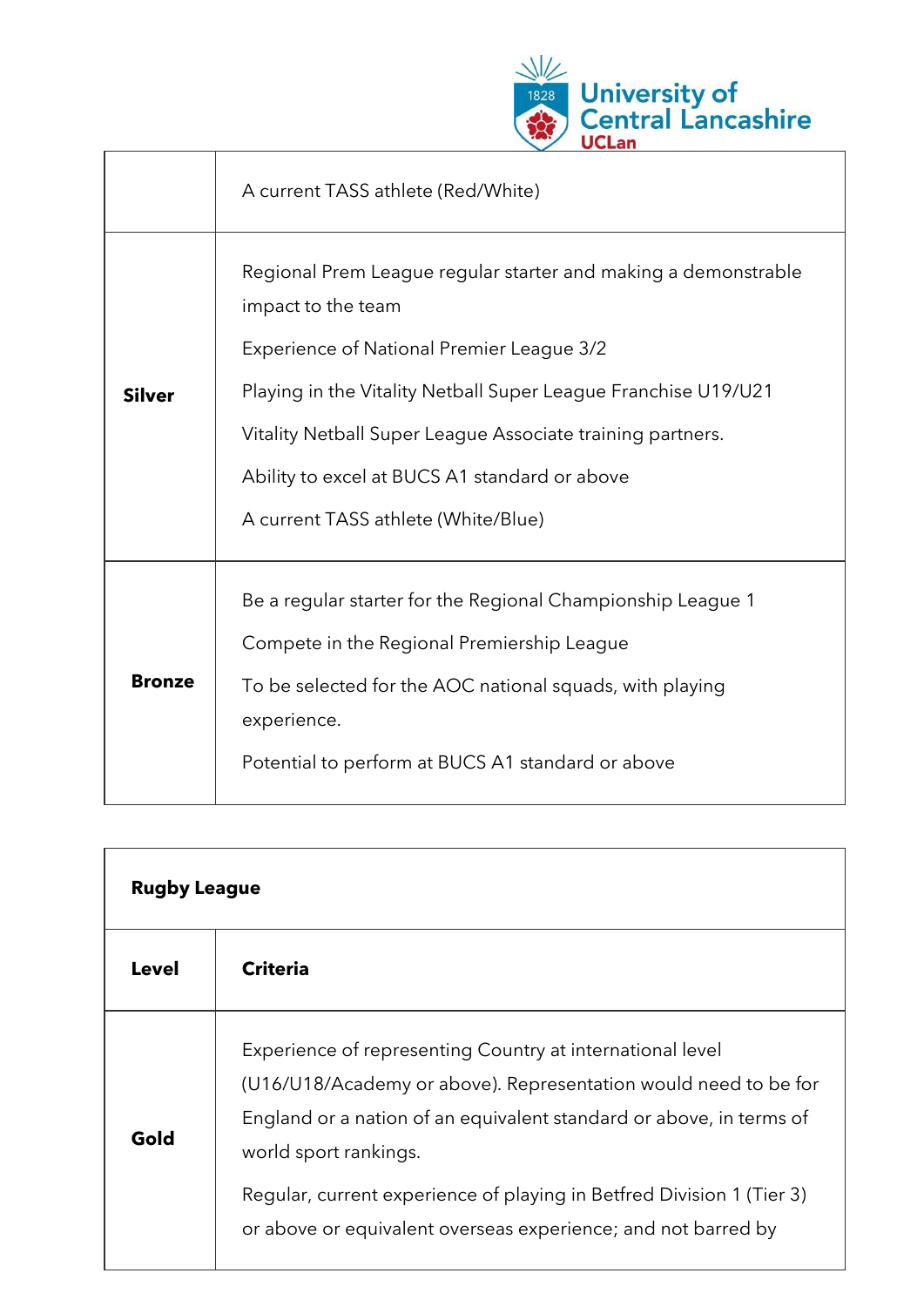

|               | contract to play for the University.                                                                                                                                                                                                                                                                                                                                                                                                                                            |
|---------------|---------------------------------------------------------------------------------------------------------------------------------------------------------------------------------------------------------------------------------------------------------------------------------------------------------------------------------------------------------------------------------------------------------------------------------------------------------------------------------|
|               | Regular and current experience of playing within a recognised Club<br>Academy                                                                                                                                                                                                                                                                                                                                                                                                   |
|               | Ability to dominate play at BUCS A1 standard or above                                                                                                                                                                                                                                                                                                                                                                                                                           |
|               | A current TASS athlete                                                                                                                                                                                                                                                                                                                                                                                                                                                          |
| <b>Silver</b> | Experience of representing England/GB at an international amateur<br>level (e.g. Lionhearts or Community Lions) or equivalent overseas<br>representation.<br>Currently or recently part of the National Academy programme or<br>overseas equivalent<br>Experience of representing England Colleges or equivalent<br>Regular, current experience of playing in National Conference<br>Premier Division player (Tier 4)<br>Experience of playing within a recognised Club Academy |
|               | Ability to excel at BUCS A1 standard or above<br>A current TASS athlete                                                                                                                                                                                                                                                                                                                                                                                                         |
| <b>Bronze</b> | Regional representation in Tri-Series                                                                                                                                                                                                                                                                                                                                                                                                                                           |
|               | Experience of playing within a recognised Club's Development<br>Academy with experience of being part of the colleges<br>representative programme (i.e. Regionals and Origin Squads)                                                                                                                                                                                                                                                                                            |
|               | The ability to make a significant contribution to performance sport at<br>UCLan (i.e. contributing to team or individual success in BUCS<br>competition).                                                                                                                                                                                                                                                                                                                       |
|               | Potential to perform at BUCS A1 standard or above                                                                                                                                                                                                                                                                                                                                                                                                                               |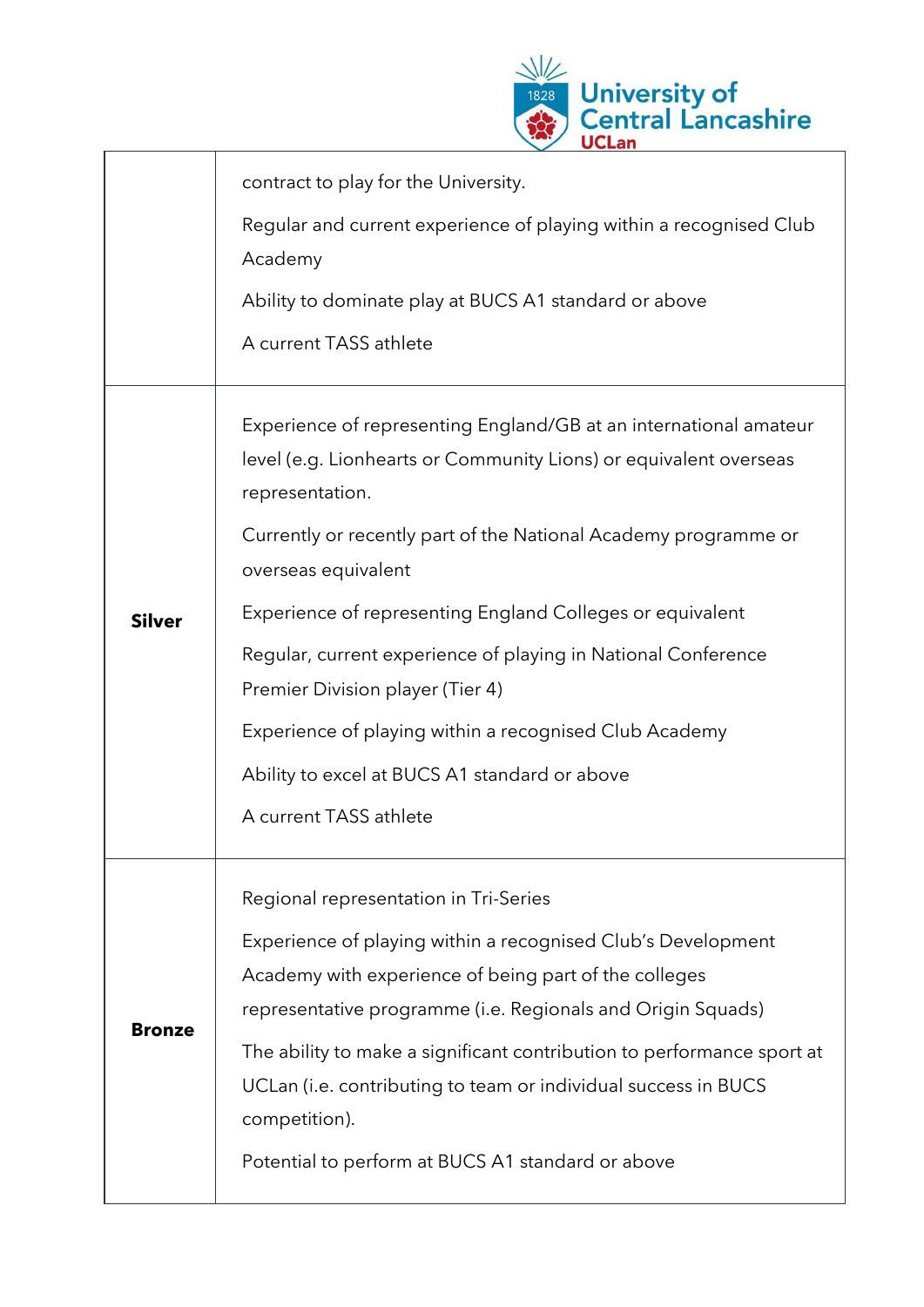

| <b>Table Tennis (Men's and Women's)</b> |                                                                                                                                                                                                                     |  |
|-----------------------------------------|---------------------------------------------------------------------------------------------------------------------------------------------------------------------------------------------------------------------|--|
| <b>Level</b>                            | <b>Criteria</b>                                                                                                                                                                                                     |  |
| Gold                                    | Experience of representing Country at international level<br>(U19/U21/Seniors). Representation would need to be for England or<br>a nation of an equivalent standard or above, in terms of world sport<br>rankings. |  |
|                                         | Ranked Top 10 Senior in England (or equivalent in other nations)<br>Substantial experience in playing in the Senior British League<br>Premier Division (or comparative Leagues overseas)                            |  |
|                                         | Ability to dominate play at BUCS A1 standard or above<br>A current TASS athlete (Red/White)                                                                                                                         |  |
| <b>Silver</b>                           | Ranked Top 25 Junior or Top 50 Senior in England (or equivalent in<br>other nations)                                                                                                                                |  |
|                                         | Experience of playing in Junior British League Premier or Division 1,<br>making a demonstratable impact to the team (or comparative<br>Leagues overseas)                                                            |  |
|                                         | Senior British League Premier, Championship or National A player<br>(or comparative Leagues overseas)                                                                                                               |  |
|                                         | Ability to excel at BUCS A1 standard or above<br>A current TASS athlete (White/Blue)                                                                                                                                |  |
| <b>Bronze</b>                           | Ranked Top 50 Junior in England (or equivalent level in other<br>nations)                                                                                                                                           |  |
|                                         | Experience of competing in national level competitions: British<br>League, County Championships, 4-star events (or equivalent events                                                                                |  |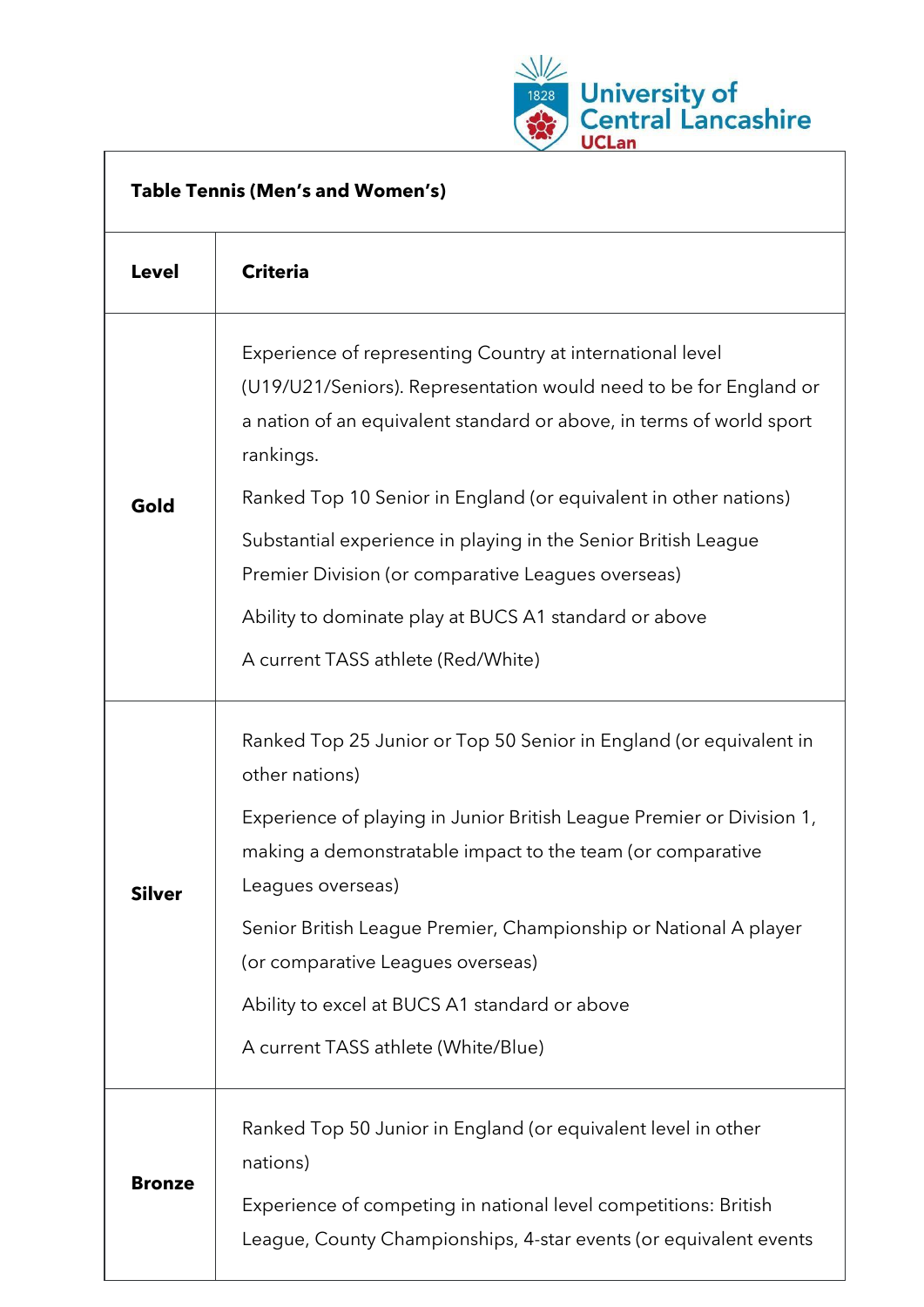

in other nations)

 $\Gamma$ 

Potential to perform at BUCS A1 standard or above

| <b>Women's Football</b> |                                                                                                                                                                                                                                                                                                                                                                                                                                                                                                                                                                                                                                                                                                    |  |
|-------------------------|----------------------------------------------------------------------------------------------------------------------------------------------------------------------------------------------------------------------------------------------------------------------------------------------------------------------------------------------------------------------------------------------------------------------------------------------------------------------------------------------------------------------------------------------------------------------------------------------------------------------------------------------------------------------------------------------------|--|
| <b>Level</b>            | <b>Criteria</b>                                                                                                                                                                                                                                                                                                                                                                                                                                                                                                                                                                                                                                                                                    |  |
| Gold                    | Experience of representing Country at international level (U17 or<br>above). Representation would need to be for England or a nation of<br>an equivalent standard.<br>Regular, current experience of playing in FA Women's Tier 3<br>(National League Premier Divisions) or above or equivalent overseas<br>experience; and not barred by contract to play for the University.<br>Regular and current experience of playing within a FA Women's<br>Super League Academy.<br>Previous experience of playing U16 RTC football.<br>Proven playing experience as an undergraduate overseas player<br>(e.g. NCAA).<br>Ability to dominate play at BUCS A1 standard or above.<br>A current TASS athlete. |  |
| <b>Silver</b>           | Regular, current experience of playing in FA Women's Tier 4<br>(National League Division 1) or above or equivalent overseas<br>experience.<br>Experience of playing with a FA Women's Super League Academy                                                                                                                                                                                                                                                                                                                                                                                                                                                                                         |  |
|                         | team.<br>Previous experience of playing U16 RTC football                                                                                                                                                                                                                                                                                                                                                                                                                                                                                                                                                                                                                                           |  |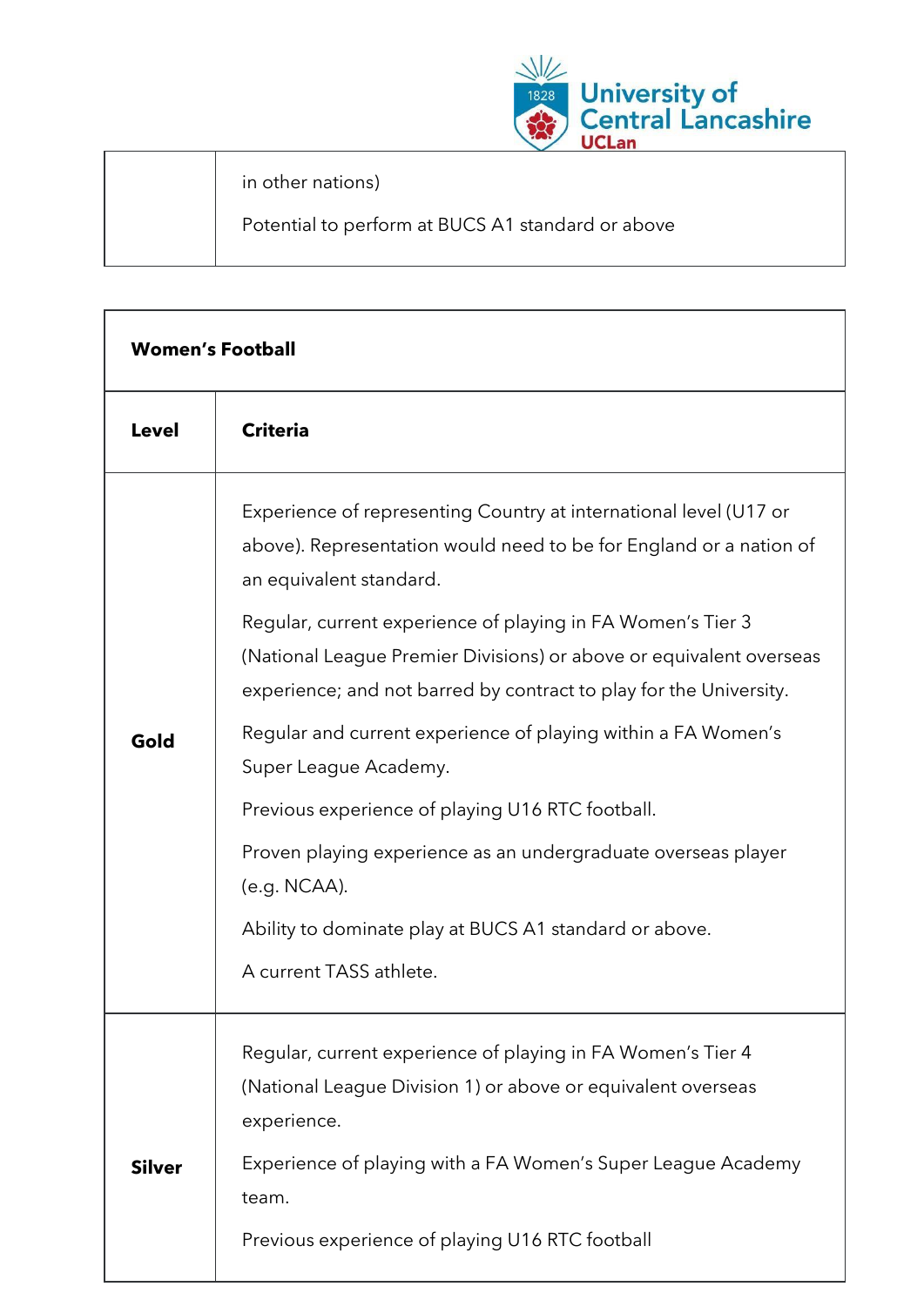

|               | Ability to excel at BUCS A1 standard or above.<br>A current TASS athlete.                                                                                                                                                                                                                                                       |
|---------------|---------------------------------------------------------------------------------------------------------------------------------------------------------------------------------------------------------------------------------------------------------------------------------------------------------------------------------|
| <b>Bronze</b> | Experience of playing in FA Women's Tier 4 (National League<br>Division 1) or above or equivalent overseas experience.<br>The ability to make a positive and consistent contribution to team<br>success in BUCS competition.<br>Involvement in a Tier 1-3 'shadow squad'.<br>Potential to perform at BUCS A1 standard or above. |

*It is recognised that these criteria have a UK context, if you have any questions regarding the criteria, particularly from an international context, please contact [UAdmissions@uclan.ac.uk](mailto:UAdmissions@uclan.ac.uk)*

## **Terms and Conditions**

### **Scholarship athletes are expected to:**

- fully engage with their academic programmes of study, meeting the academic requirements of their course. Sports Scholars must make satisfactory progress in both their sporting and academic pursuits to have their Scholarship renewed annually.
- train and perform to the best of their ability.
- exhibit the UCLan Sport DNA Pride, Passion and Perseverance
- contribute to the University's sports performance. Scholarship athletes must be willing and able to compete for the University in British University and Colleges Sport (BUCS).
- be ambassadors for their sports and the University, supporting marketing and promotional activities at UCLan.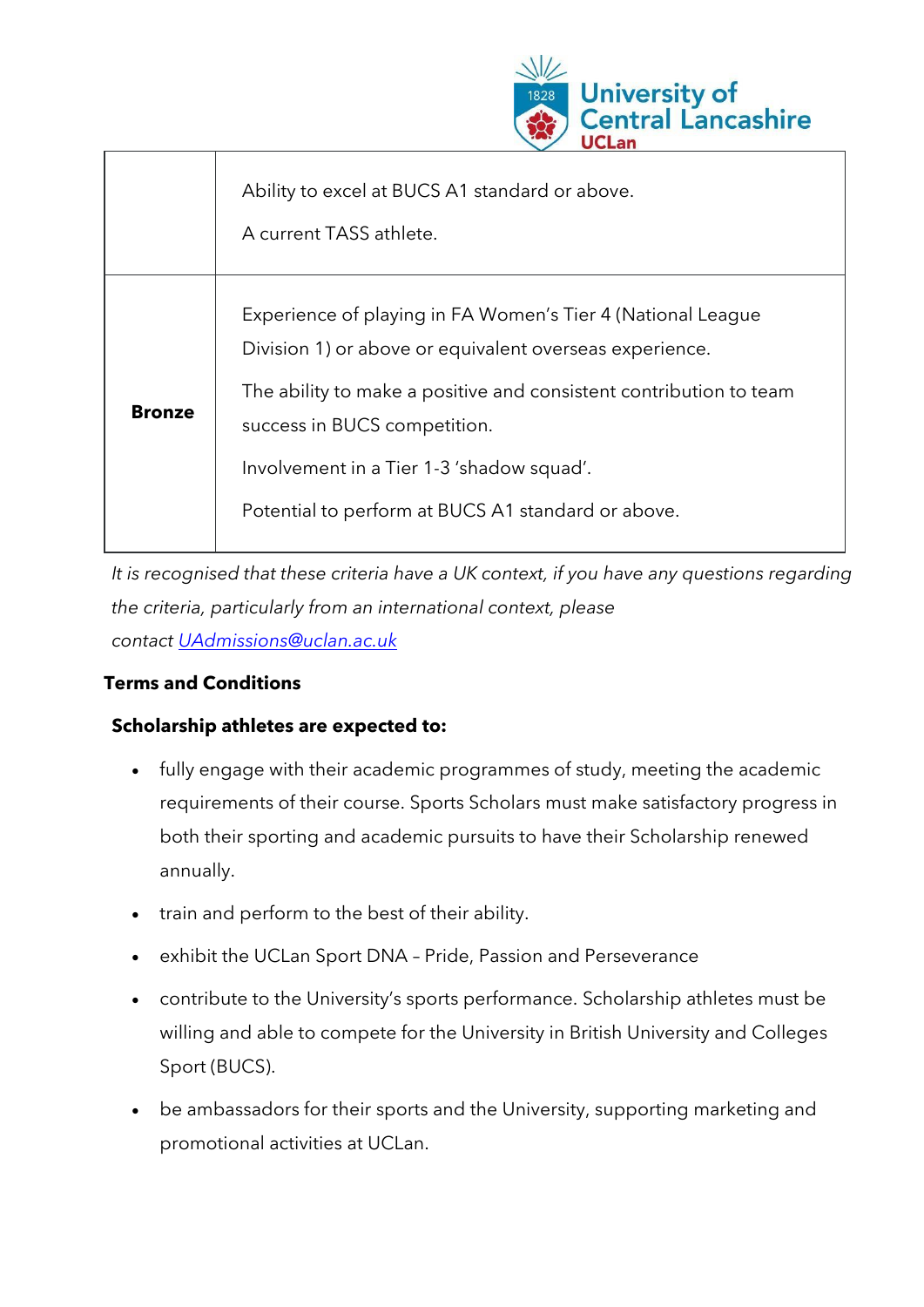

### **Selection Process:**

- The criteria serve as preliminary quidelines for the level of athlete eligible to apply
- Applicants that meet the criteria will be assessed against the University's sporting objectives; The panel will make decisions on the athlete's ability to make a difference to the university's strategic goals (i.e. successfully represent the University in BUCS sport).
- The selection process is competitive; meeting the criteria is not a guarantee of being awarded a Scholarship
- The scholarship award is for entry in academic year 2021-22; applications cannot be carried over or deferred. Students wishing to receive a scholarship in future years will be required to reapply in the next academic cycle.
- Please note this year evidence of level of athlete will be judged over the last 2-year period rather than the standard 12 months due to the COVID-19 pandemic.

### **Eligibility:**

- The scholarships are available to UK, EU and International students.
- The student must be studying on a full time or part time undergraduate or postgraduate course at the University, starting in September 2021, at either the Preston, Burnley, West Lakes or Myerscough Campuses to be eligible for a sport scholarship.
- You must be competing in a recognised British Universities and Colleges Sport (BUCS) sport or para sport (you can check the list of sports using these links - [BUCS Sports](https://www.bucs.org.uk/compete/sports.html) or [BUCS Para Sport\)](https://www.bucs.org.uk/compete/sports/para-sport.html) and be willing and able to compete on behalf of the University (i.e. not barred by professional contract to play for the University).
- Normally scholarships are awarded to students studying at the University's main campus in Preston as this is where the performance sports infrastructure is based. However individual sport students may be able to represent the University in Championship competitions without the need to be based at the Preston campus; such instances will be considered on a case-by-case basis. Our Golf team also operates from our Myerscough campus.
- If any of the information provided in the application for a scholarship is inaccurate,